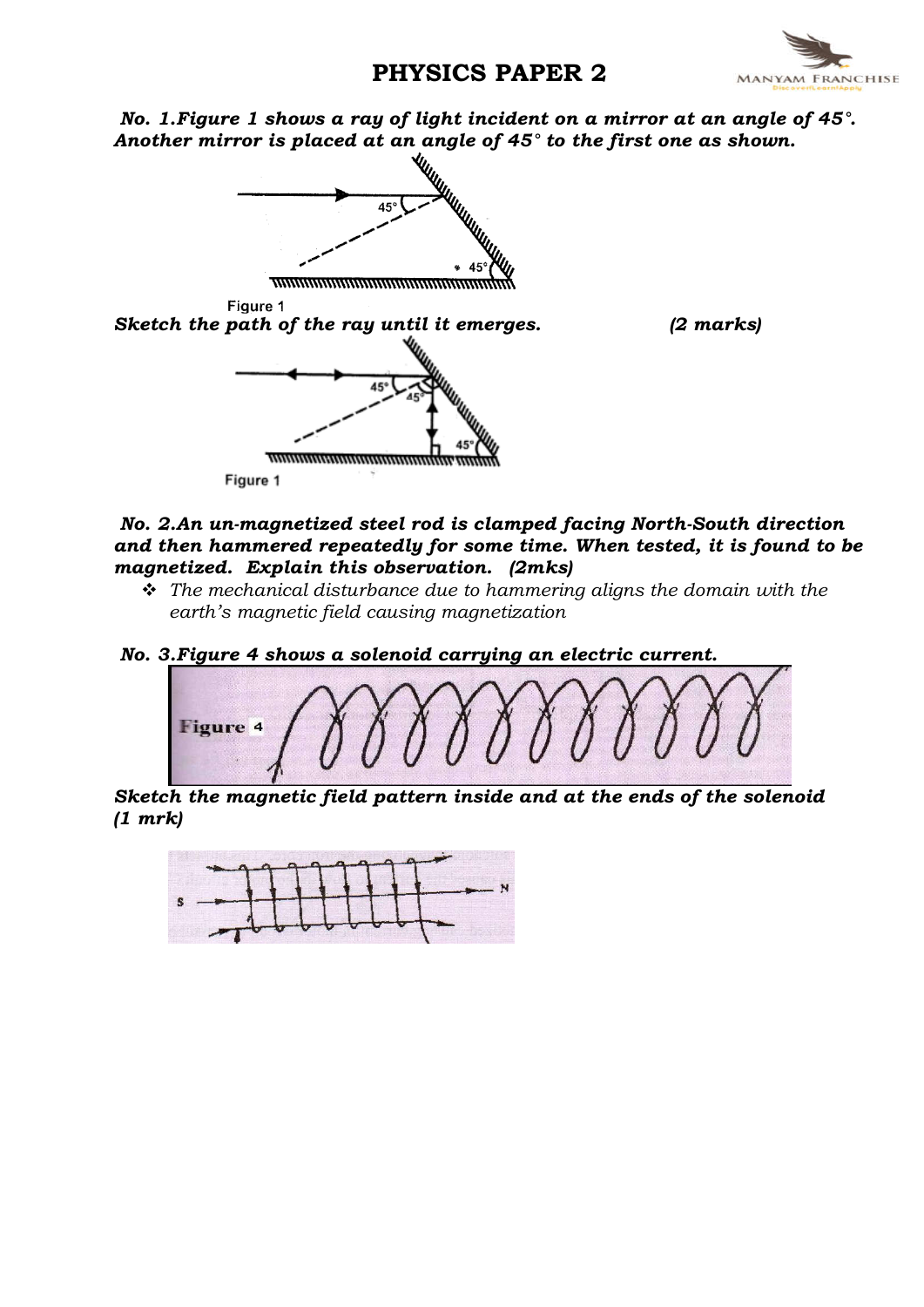No. 4. Figure 5, shows how the displacement of a point varies  $\iota_{\text{MANYAM FRMCHISE}}$ a wave passes it.

![](_page_1_Figure_1.jpeg)

On the same diagram, draw a wave which passes the point with half the amplitude and twice the frequency of the one shown.

![](_page_1_Figure_3.jpeg)

No. 5. State the reason why a convex mirror is preferred over a plane mirror for use as a driving mirror. (1 mark)

 $\cdot$  It has a wide field of view / wide angle of view / wider range of view

No.6.Figure 4 shows straight waves incident on a diverging lens placed in a ripple tank to reduce its depth.

![](_page_1_Figure_7.jpeg)

Complete the diagram to show the waves in both the shallow region and beyond the lens. (2 marks)

![](_page_1_Figure_9.jpeg)

 $\triangle$  Decreased in shallow region

 $\triangleq$  Diverging after refraction to the deep region must be complete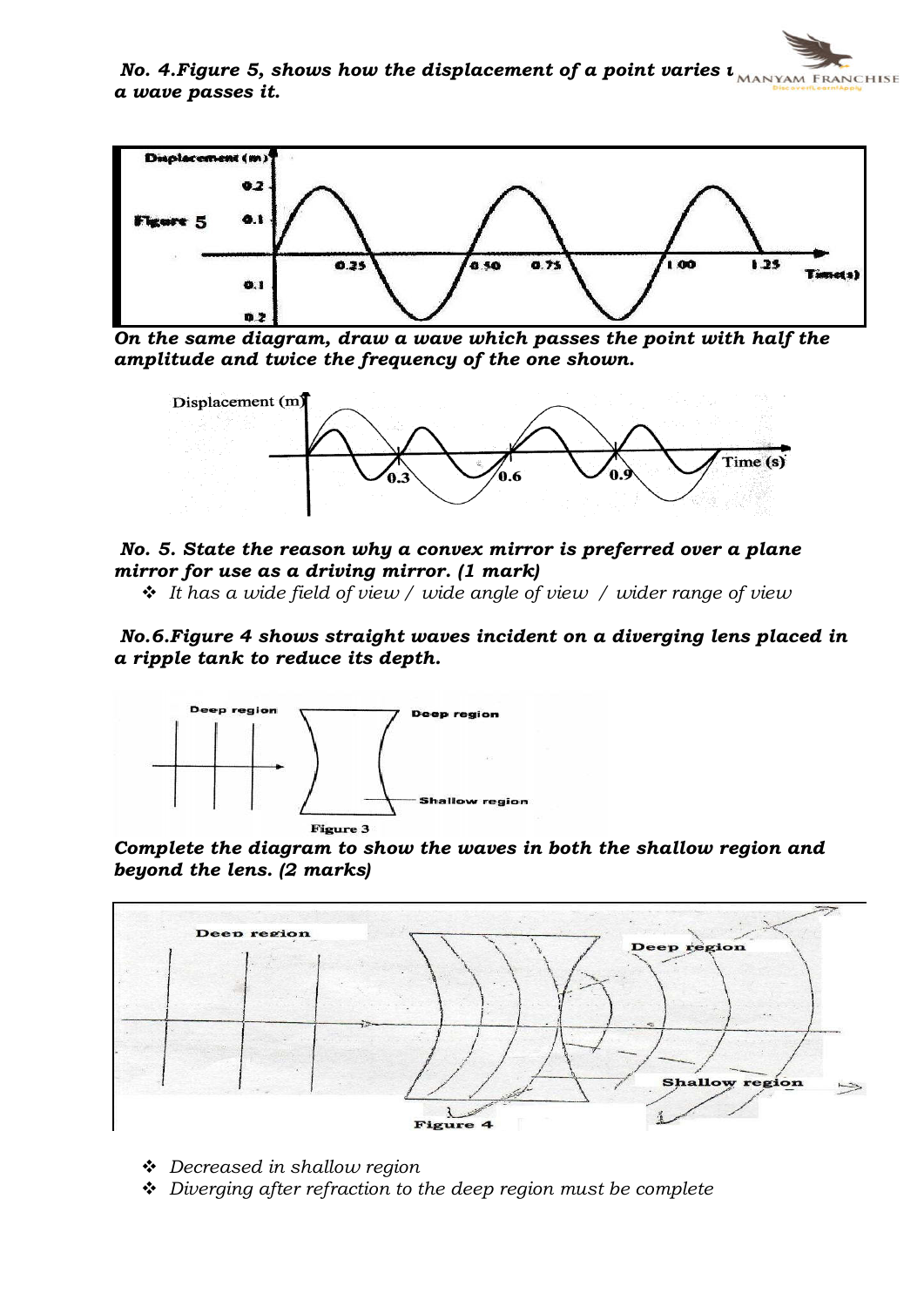No. 7. Figure 5 shows the cross-section of a dry cell. Use the in $\overline{\mathbf{u}}_{\text{MANYAM FRANCHISE}}$ the figure to answer questions below

![](_page_2_Figure_1.jpeg)

# (a) Name the parts labeled A and B. (2 marks)

- $\triangleleft$  A Carbon rod or graphite rod
- $\triangleleft$  B Mixture of Manganese (IV) oxide with carbon powder

#### (b) State the use of manganese (IV) oxide in the cell. (1 mark)

- $\triangleleft$  Manganese (IV) oxide is a depolarizer or oxidizing agent. It is used to oxidize hydrogen to water
- No.8. The following is part of radioactive decay series<br>  $\lim_{\delta s} \text{Bi} \xrightarrow{\beta} \lim_{\delta s} X \longrightarrow \lim_{\delta s} Y$

Determine the values of  $a$  and  $b$  (2 marks)

 $\bullet$  a = 234  $b = 82$ 

No.9.Draw a ray diagram to show how a ray of light may be totally internally reflected two times in an isosceles right - angled glass prism. (Assume that the critical angle of glass is 420(2 marks)

![](_page_2_Figure_12.jpeg)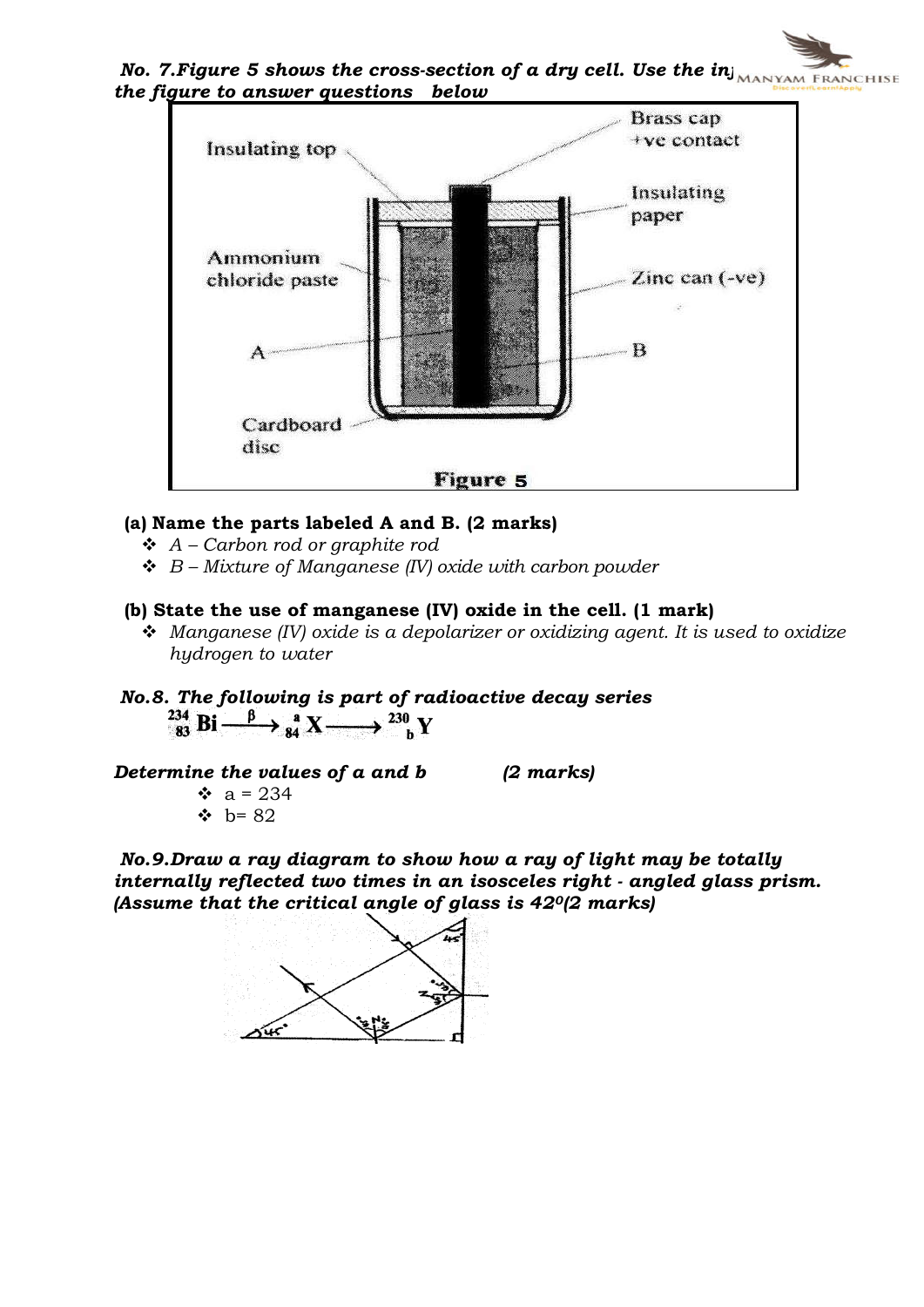No.10. Figure 6 shows a narrow beam of X-rays passing between  $\overline{\mathbf{M}}$ plates in air. The plates are connected in series with a switch,  $\alpha$  cell and  $\alpha$ milliameter.

![](_page_3_Figure_1.jpeg)

Figure 6

# It is observed that when the switch is closed a current flows in the milliameter. Explain this observation. (2 marks)

 $\div$  X-rays cause ionization of air molecules between the plates. The ions move to plates of opposite charge.

No.11.A heater of resistance  $R_1$  is rated P watts, V volts while another of resistance  $R_2$  is rated 2P watts,  $V/2$  volts. Determine  $R_1/R_2$  3 marks)

$$
R1 = \underline{V^2}
$$
  
\n
$$
R2 = \underline{V^2}
$$
  
\n
$$
\underline{R_1} = \underline{V^2} \times \underline{8P}
$$
  
\n
$$
R_2 = \underline{V^2}
$$
  
\n
$$
P
$$
  
\n
$$
V^2
$$
  
\n
$$
= 8
$$

No.12.When germanium crystal is doped with arsenic, it becomes an N-type semiconductor. Explain how this change occurs. (2mks)

(Number of electrons in the outermost shell for germanium =4, arsenic =5)  $\hat{\mathbf{v}}$  Arsenic shares four electrons with germanium leaving a free electron for conduction.

No.13.A boy standing in front of a cliff blows a whistle and hears the echo after 0.5s. He then moves 17 metres further away from the cliff and blows the whistle again. He now hears the echo after 0.6s. Determine the speed of the sound.

$$
2d/_{05} = 2d/_{0.6} + 34
$$
  

$$
D = 17/0.2 = 85 \text{ m}
$$
  
Speed = 2 x 86  
0.5  

$$
= 340 \text{ m/s}
$$
  
OR V =  $d/_{t}$   

$$
= \frac{17 \text{ x } 2}{0.1}
$$
  

$$
= 340 \text{ m/s}
$$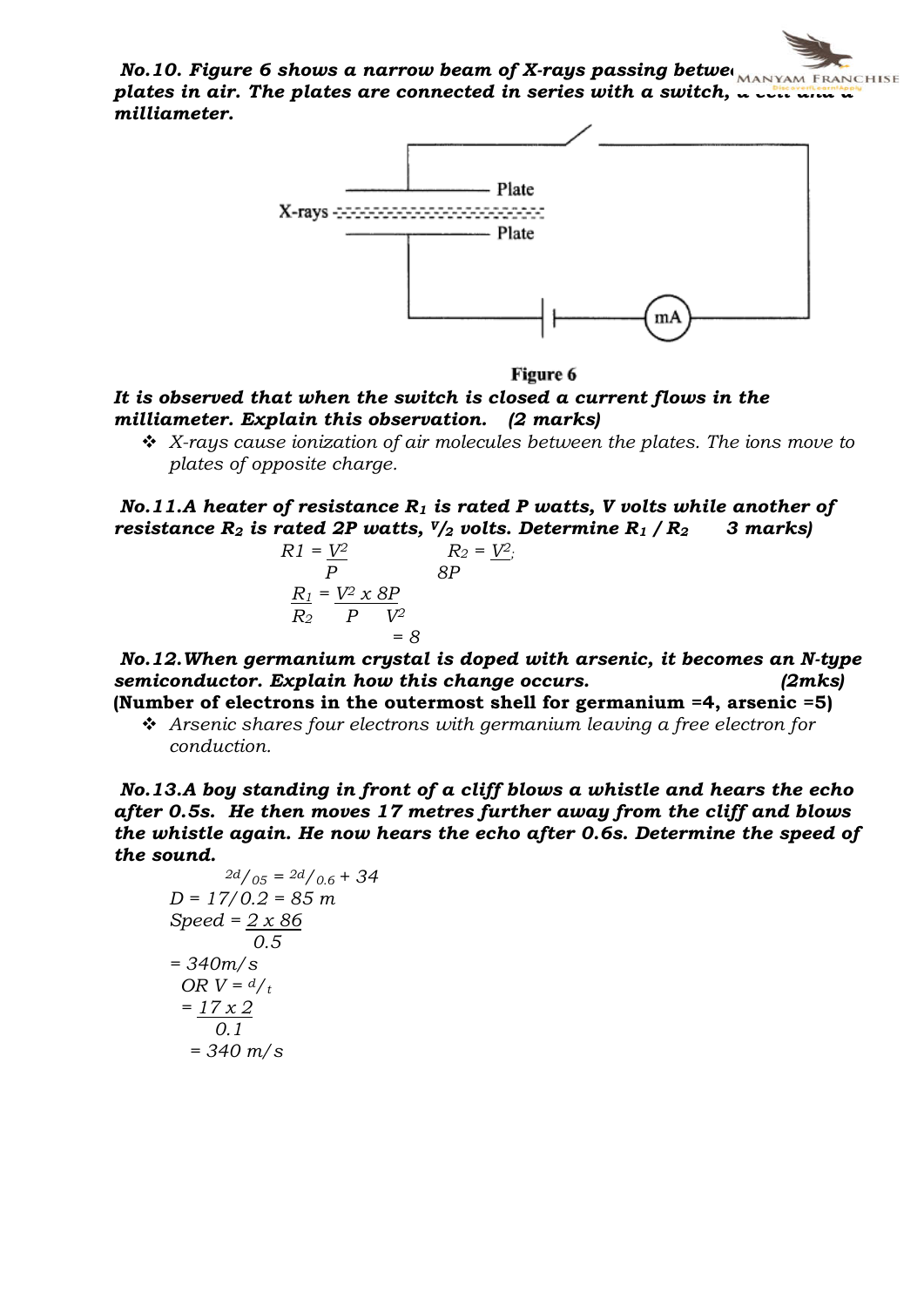![](_page_4_Picture_0.jpeg)

#### No.1 4.Figure 6 shows a simple electric bell circuit

![](_page_4_Picture_2.jpeg)

# (i)Name the parts labeled

#### (I) D

- $\div$  Soft iron armature
- (II) E
	- ❖ Contact screw

#### (ii)When the switch is closed, the hammer hits the gong repeatedly. Explain why:

- $(I)$  the hammer hits the gong.  $(2 \text{ marks})$ 
	-
	- $\div$  Soft iron core is magnetized  $\div$  It attracts the armature
- (II) the hammer hits the gong repeatedly. (3 marks)
	- $\div$  Contact is broken
	- $\cdot$  The core then loses magnetism
	- $\triangle$  Armature spring back making contact again
- (b) An electric bulb is rated 60 W, 240 V. Determine: (i) the current that flows through it when it is connected to a 240  $V$ supply.(3 marks)

 $\div I = P/V = 60/240 = 0.25A$ 

(ii) the resistance of the bulb. (3 marks)  $\mathbf{\hat{R}}$  R = P/I<sup>2</sup> = 60/0.25<sup>2</sup> = 960Ω or R = V/I = 240/0.25 = 960Ω

No.15. Figure 15, shows two coils A and B placed close to each other. A is connected to a steady D.C. supply and a switch, B is connected to a sensitive galvanometer.

![](_page_4_Figure_20.jpeg)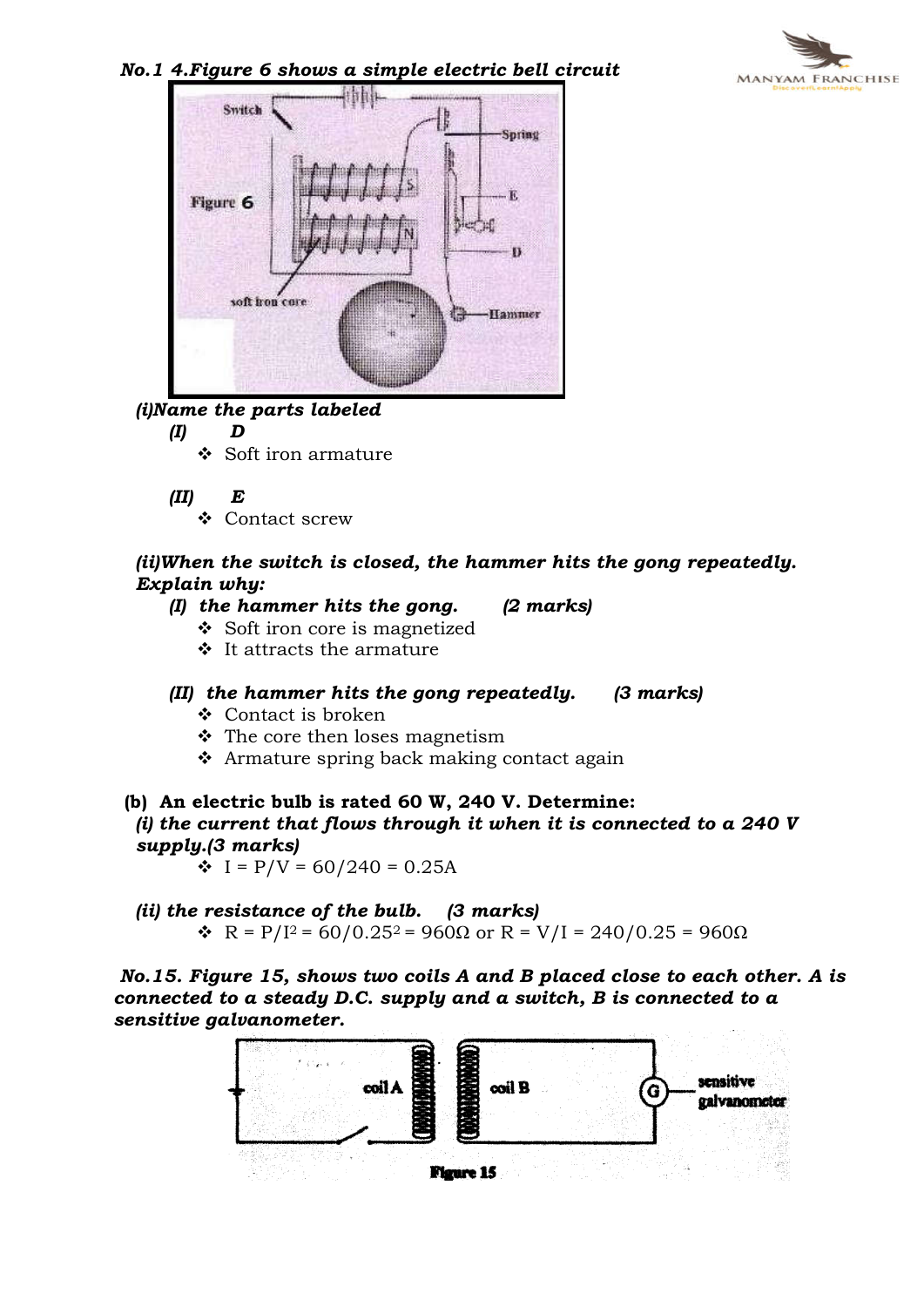![](_page_5_Picture_0.jpeg)

- $\hat{v}$  The galvanometer will be deflected to one side and then back to zero.
- ii)Explain what would be observed if the switch is then opened. (2marks)
- $\triangle$  A greater deflection will be obtained in the opposite direction as the current takes less time to die off than to build up

#### b) The primary coil of a transformer has 1000 turns and the secondary coil has 200 turns.

The primary coil is connected to a 240V ac. Mains supply.

- i) Explain how an e.m.f is induced in the secondary coil. (2marks)
- $\hat{\mathbf{v}}$  The changing current in the primary coil induces a current in the secondary coil due to changing magnetic field of the primary current

ii)Determine the secondary voltage. (3marks)

 $N_s$  =  $V_s$  hence  $V_s$  =  $240 \times 200$ Np Vp 1000  $= 48V$ 

iii) Determine the efficiency of the transformer given that the current in the primary coil is  $0.20A$  and in the secondary coil it is  $0.80A$ .

3marks) Efficiency =  $power$  output  $x$  100 Power input 4.8 x 0.8 x 100 240 x 0.2  $= 80%$ 

No.16. Figure 8, shows a cicuit that may be used to charge a capacitor.

![](_page_5_Figure_13.jpeg)

## (i) state the observation on the milliameter when the circuit is switched on:

 $\div$  Current falls off to zero. Falling to zero deflects to maximum then zero.

(ii) explain the observation in (i) above.

 $\div$  Current flows when the capacitor is charging. When fully charged no current flows and potential difference (p.d.) is equal to charging voltage

#### b)The circuit in figure 8 is left on for some time. State the value of p.d. across:

- (i) the resistor  $R$ ;
	- $\bullet$  V<sub>R</sub> = 0 volts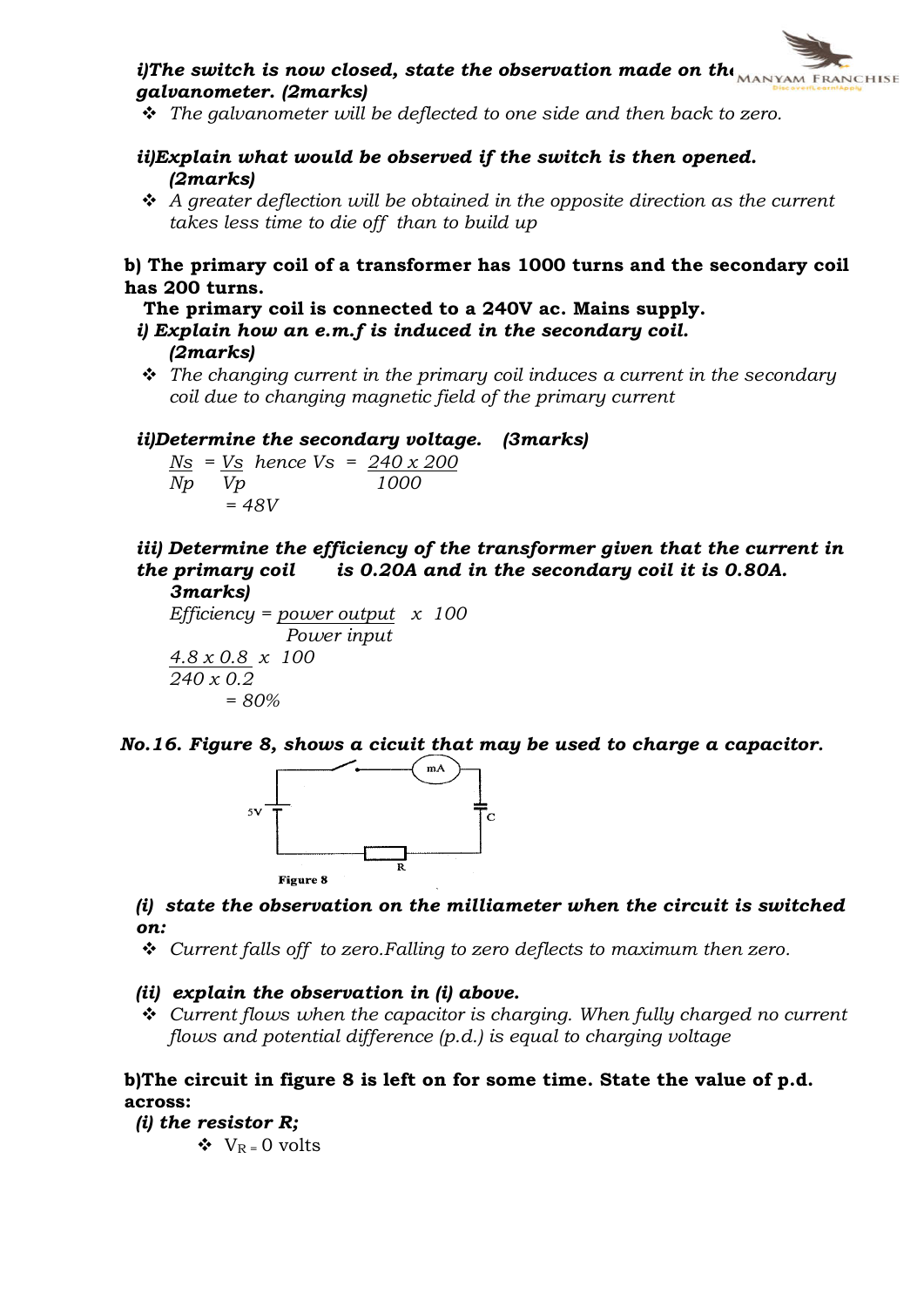![](_page_6_Picture_0.jpeg)

(ii) the capacitor C;

 $V_c = 5$  Volts

(c) sketch the graph of potential difference (V) across R against time.

![](_page_6_Figure_4.jpeg)

(d) Figure 9 shows three capacitors connected to a 10V battery

![](_page_6_Figure_6.jpeg)

## Calculate:

- (i) the combined capacitance of the three capacitors; • Parallel capacitance  $C_p = \frac{1}{a} = \frac{1}{4} + \frac{1}{5} = \frac{9}{20} \Rightarrow C_p = \frac{20}{9} = 2.22 \mu F$
- (ii) the charge on the 5.0 juF capacitor.
	- $\triangleleft$  Charge on series section Q = CV
	- $\div$  = 2.22× 10 = 22.2 µc

No.17.a When a radiation was released into a diffusion cloud chamber, short thick tracks were observed. State with a reason, the type of radiation that was detected. (2 marks)

 $\triangleleft$  Alpha radiation. This radiation has a short range with intense ionization hence thick tracks

(b)The half-life of an element X is 3.83 days. A sample of this element is found to have an activity rate of 1.6 x 103 disintegrations per second at a particular time. Determine its activity rate after 19.15 days. (2 marks)

- Number of half lifes =  $19.15/3.83 = 5$
- N =  $N(\frac{1}{2})^{T/t}$  = 6 x 10<sup>3</sup> ( $\frac{1}{2}$ )<sup>5</sup> = 50 days/sec

# (c) State what is meant by an extrinsic semiconductor. ( 1 mark)

 $\div$  It is a semiconductor in which impurities have been added to change conductivity

(d)Figure 11, shows a depletion layer in an unbiased p-n junction

![](_page_6_Figure_20.jpeg)

State how a battery can be used to make the depletion layer narrower. ( 1 mk)

 $\div$  By connecting it in a forward biased mode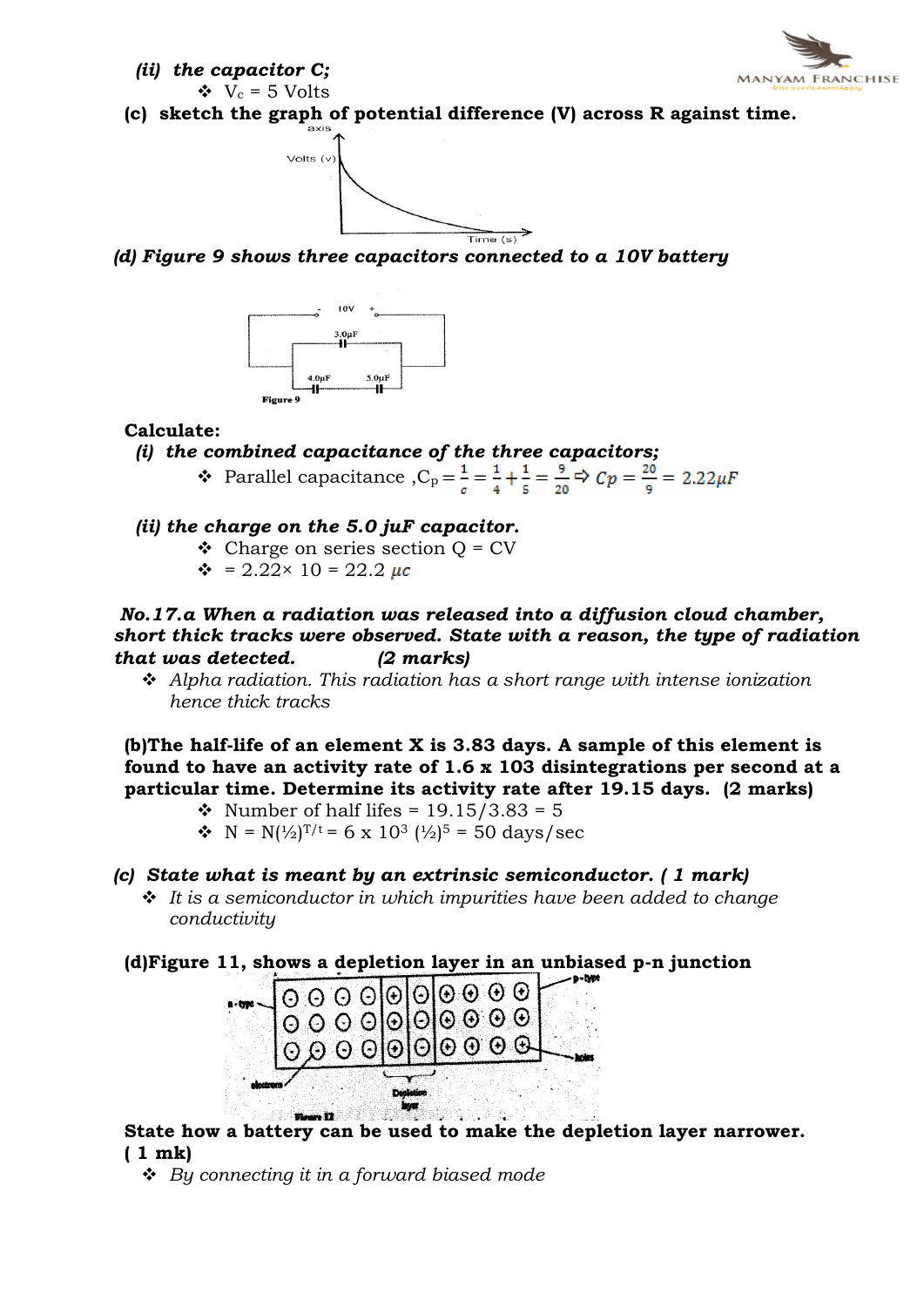(e)Figure 12, shows an incomplete circuit of a full wave rectifie $\overline{\text{MANYAM FRMCHISE}}$ 

![](_page_7_Figure_1.jpeg)

(i) Draw in the figure two more diodes to complete the circuit. (2 marks)

![](_page_7_Figure_3.jpeg)

(ii) Show on the figure the points across which the output of the rectifier should be obtained. (1 mark) v Across QS

No.18.(a)State one factor that affects the speed of sound in a solid.(1mk)

- $\div$  Temperature
- $\triangle$  Density

b)An observer stands half-way between two vertical cliffs that are L metres apart.He strikes a gong and measures the time interval, t, between the echoes heard from the two cliffs. He moves a further 10m and again strikes the gong and measures the time interval between the echoes. The process is repeated several times. The graph in Figure 13 shows the relation between the time interval, t and the distance, x from the centre.

![](_page_7_Figure_9.jpeg)

(i)From the graph, determine the value of  $x$  for which the time interval was 0.55. (1mk)

 $\div$  47 metres